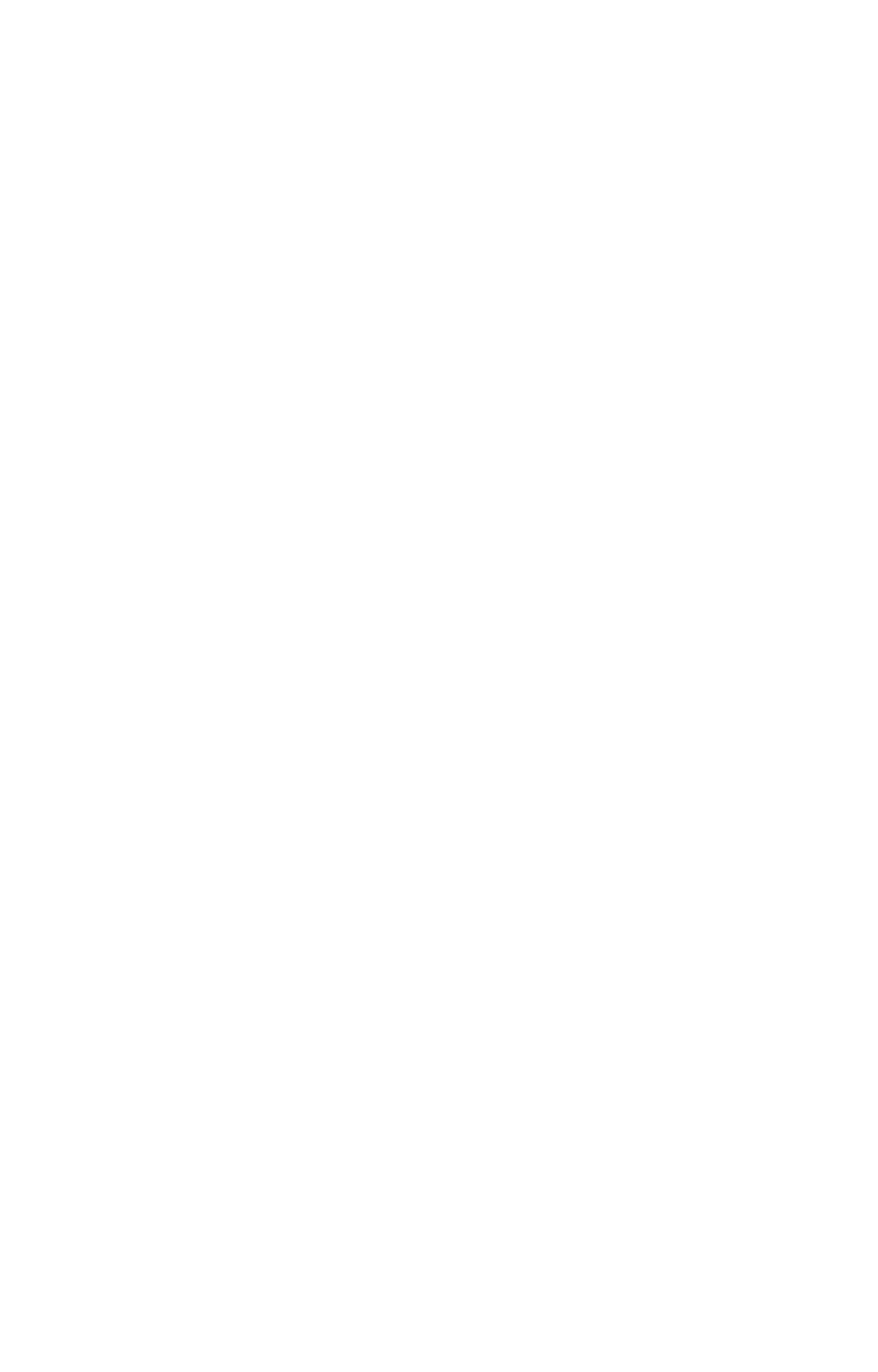## THE ORIGINS OF THE COLD WAR

The United States emerged from World War II victorious, with its enemies completely vanquished. Although American leaders at the time expected an extended period of peace and reconstruction based on cooperation with its wartime allies, it soon became apparent that the Soviet Union and its newly expanded bloc of satellites were acting with increasing hostility toward the nations of the West, in particular the United States.

Confronted with a new conflict, a "cold" rather than a shooting war, policymakers in Washington undertook new actions to protect the security of the United States, among them national-level intelligence activities. Most decision makers remembered the trauma of the Japanese sneak attack on Pearl Harbor in 1941, which caused heavy loss of life and great damage to the U.S. Navy and brought the United States into the Second World War. These officials were determined to prevent "another Pearl Harbor."

In the 1940s and 1950s, Soviet propaganda boasted of the USSR's strong military capabilities, and its record of achievement in World War II added credibility to these claims. The USSR detonated its first atomic weapon in 1949, years ahead of American estimates. In the 1950s, Soviet advances in rocket science increased the possibility that the continental United States could become a nuclear battleground. Washington's (incorrect) assumption that the Soviets had prompted the Korean War led policymakers to the conclusion that the Soviets were ready for a "'hot" war with the West.

However, in Washington, little was known with any certainty about the post-World War II Soviet military - not its strength, not its armament, not its deployment, not its intentions. This lack of knowledge was in itself dangerous: not only did it hamper coherent planning by American policymakers, but it also increased the uncertainties of officials and the public alike, increasing the possibility that an ideological or political struggle could quickly escalate into armed conflict.

1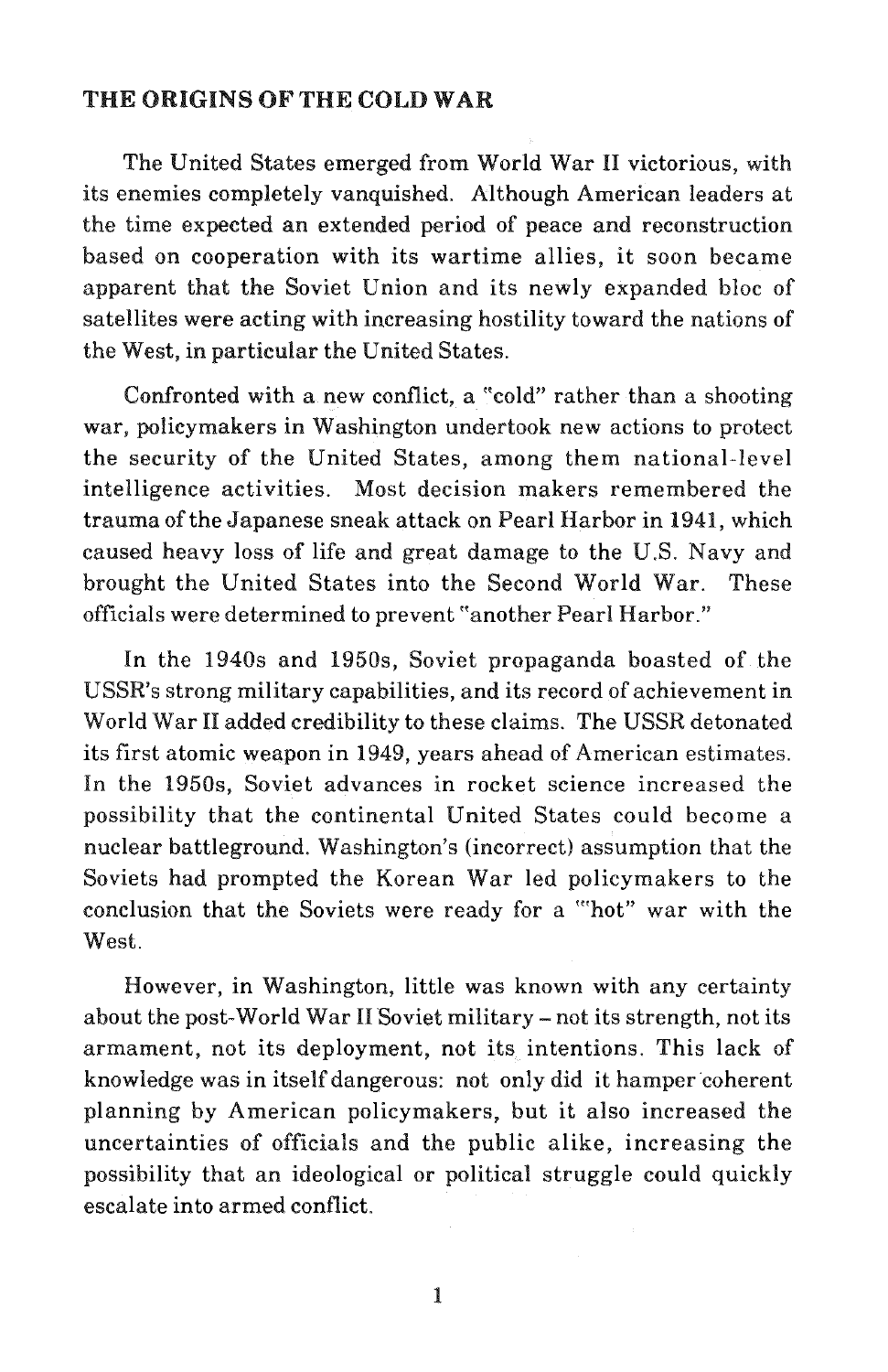Therefore, various intelligence programs were created to acquire the information needed for effective defense planning. Among them were programs of aerial reconnaissance to collect both photographic intelligence and signals intelligence.

# THE RECONNAISSANCE PROGRAM

The USSR was a "denied" area, that is to say, travel within its territory for foreigners (or even its own citizenry) was severely restricted. Obtaining reliable information about the country or its military capabilities was difficult, if not impossible, through conventional intelligence methods. In response to this need, defense policymakers established a national program of reconnaissance, carried out by the U.S. Air Force and the U.S. Navy. The U.S. Army also engaged in aerial reconnaissance, but usually in support of tactical objectives, as it did during the Vietnam War.

Both the Army Air Corps and the Navy had conducted some limited airborne intercept operations against the Japanese and German military during World War IL After the war, in the late 1940s, the Navy and the new U.S. Air Force began reinstituting airborne collection flights in both the European and Pacific regions in response to the national requirements for defense information.

During World War II, intercept operators often "hitchhiked" on aircraft performing other missions. In the postwar period, the services at first used standard military aircraft, such as B-29s, for these flights, but, increasingly, they outfitted reconnaissance versions of other military aircraft - the C-130, for example, became the RC-130 for reconnaissance purposes. These were sometimes known as "ferret" aircraft. The intelligence personnel, as opposed to the flying crew, were nicknamed "back-enders."

As need required, aerial reconnaissance was conducted in other areas of the world, including support to American forces in the Vietnam War. Some of these flights also resulted in downed aircraft and loss of life, e.g., the shootdown of the Navy EC-121 in the Sea of Japan on April 15, 1969, and loss of Army aircraft in Indochina.

 $\mathcal{D}_{\mathcal{L}}$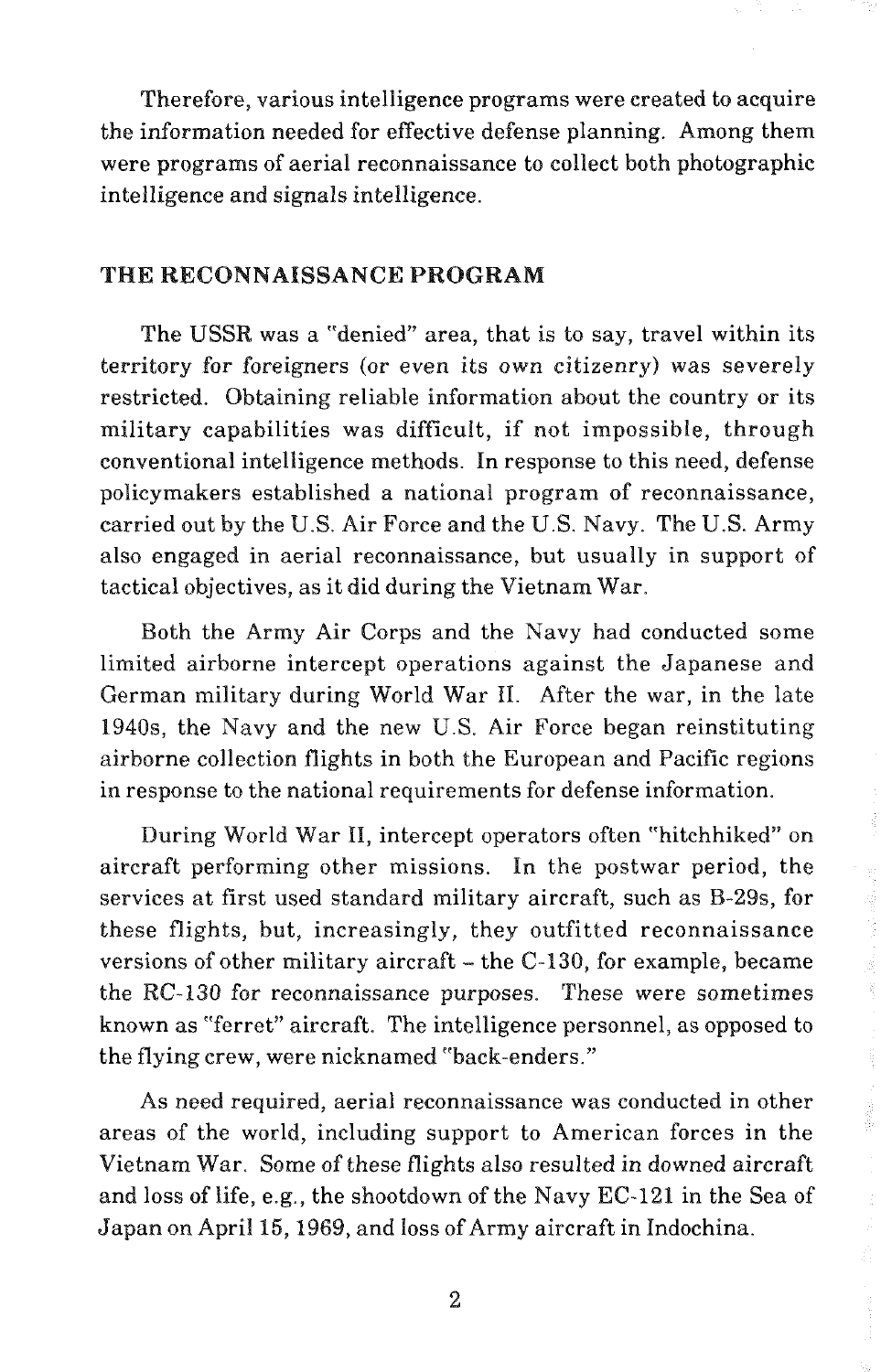

The existence of the program was kept classified for decades. Although it became obvious that the Soviets knew about some aspects of the program, many key features remained secret from them. The decision to keep the program secret, though necessary, had unfortunate implications: it prevented public recognition for the veterans of the program as well as public honors for those who lost their lives while conducting aerial reconnaissance.

## THE LOSSES

Aerial reconnaissance was dangerous. Of the 152 cryptologists who lost their lives during the Cold War, 64 were engaged in aerial reconnaissance.

The services which administered this national program recognized from the start the perilous nature of the activity. Personnel were briefed on the natural and man-made hazards of these flights. Crew members understood the critical nature of their missions, and persevered despite the danger.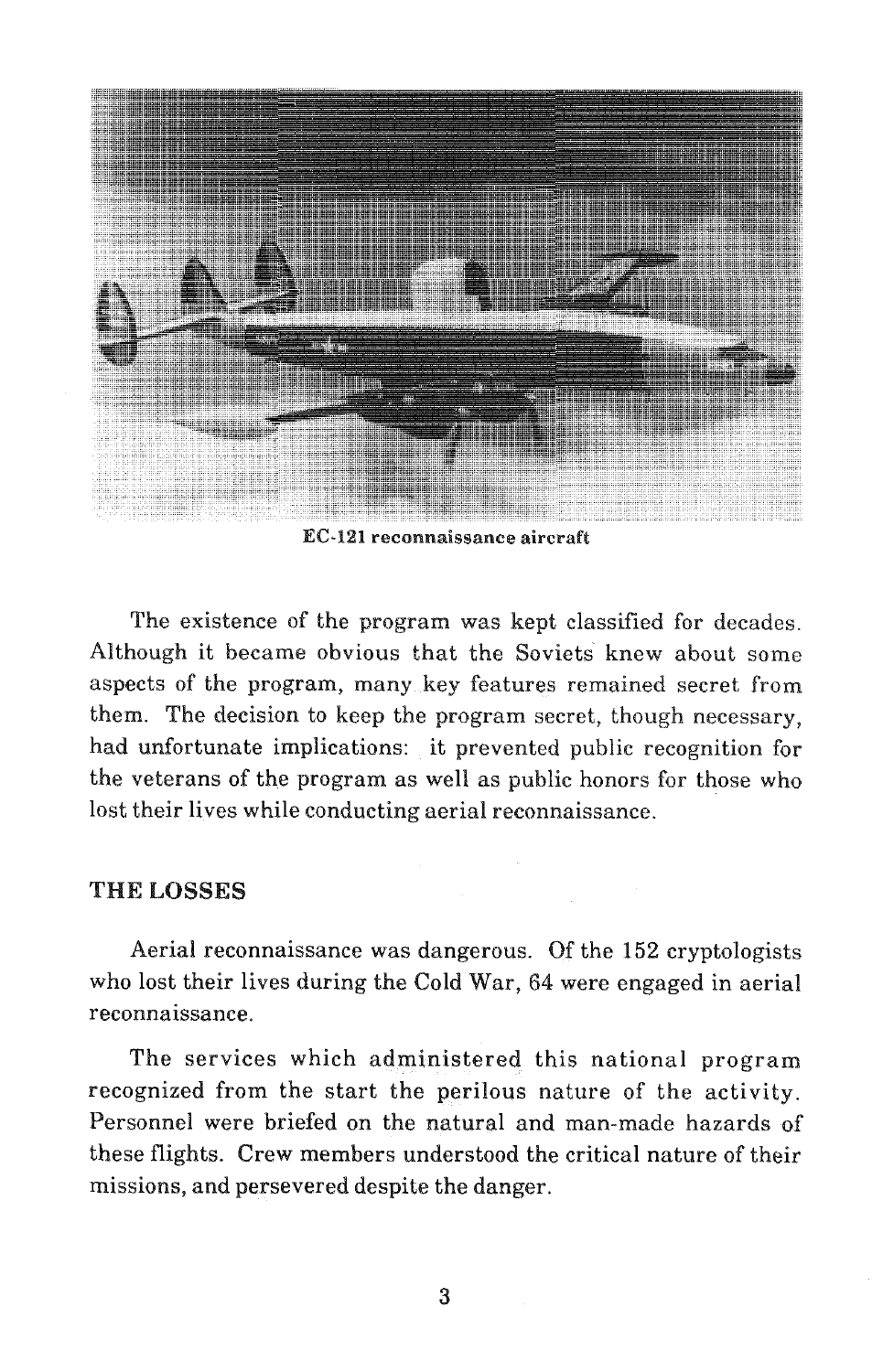

#### Army GUARDRAIL aircraft

The first documented case of an attempted shootdown came in October 1949, when Soviet fighters attempted to down a U.S. B-29 over the Sea of Japan; the aircraft escaped unharmed. Over the next decades, there were thirty documented Soviet attacks on U.S. reconnaissance aircraft. A tragic thirteen were successful.

During the Cold War period of 1945-1977, a total of more than forty reconnaissance aircraft were shot down in the European and Pacific areas.

### THE 1958 INCIDENT

In 1997 the U.S. government placed on display a C-130 aircraft to symbolize all the losses in the reconnaissance program. The C-130 is a sister craft to one shot down in 1958 This is the story of that incident.

On the 2nd of September 1958, Soviet MiG-17 pilots shot down a U.S. Air Force reconnaissance-configured C-130 transport aircraft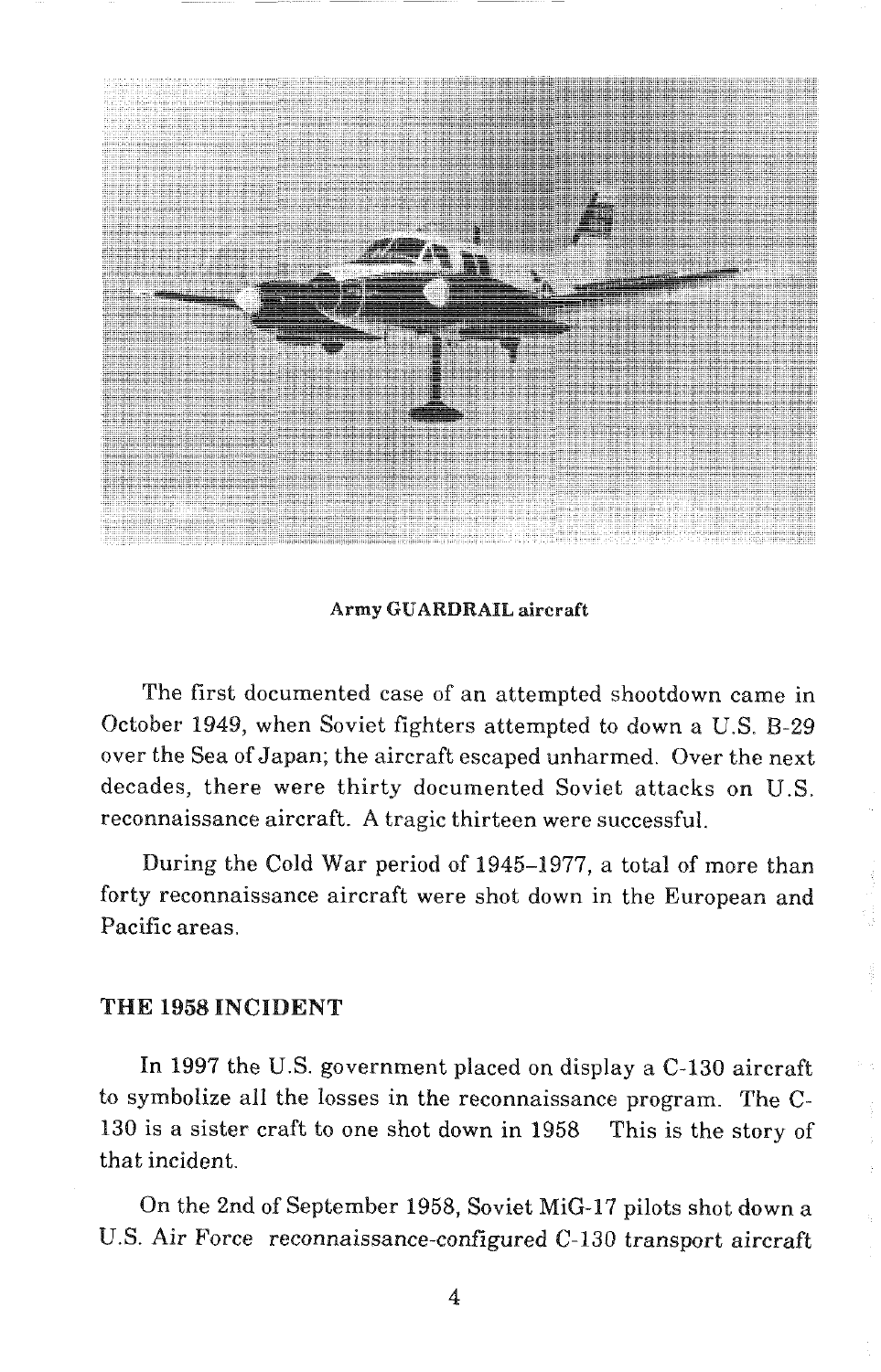over Soviet Armenia. The MiGs attacked the unarmed aircraft after it inadvertently penetrated denied airspace. It crashed near the village of Sasnashen, thirty-four miles north of Yerevan, the Armenian capital. Seventeen Americans died in the crash.

The crew members had been based at Rhein-Main Air Base in Germany, but were on temporary duty at Incirlik Air Base, Adana, Turkey. The aircraft carried six flight crew members from the 7 406th Support Squadron and eleven USAF "back-enders," Security Service personnel attached to Detachment One of the 69llth Radio Group Mobile.



**Planned Route Actual Route** 

#### Planned and actual flight routes of the ill-fated C-130 /60528

On September 2, the C-130 (tail number 60528) departed Incirlik on a reconnaissance mission along the Turkish-Armenian border. It was to fly from Adana, Turkey, on the Mediterranean coast, to Trabzon, and turn right to fly to Van, Turkey. From Van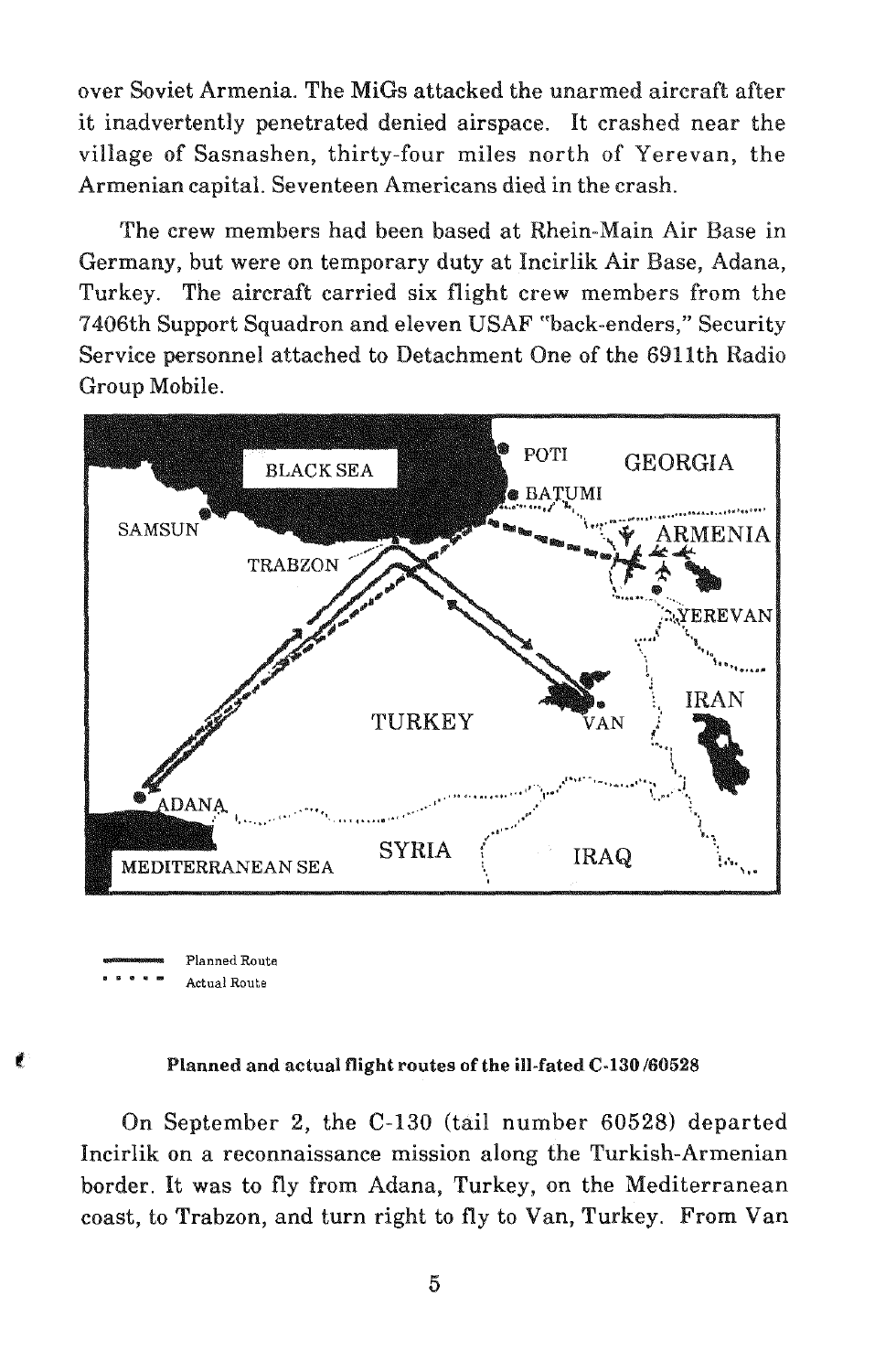the pilot was to reverse course and "orbit" (i.e., fly a racetrack pattern) between Van and Trabzon. This course would parallel the Soviet frontier, but the aircraft was not to approach the Turkish-Soviet border closer than 100 miles.

The aircraft's crew reported passing over Trabzon at an altitude of 25,500 feet. The crew acknowledged a weather report from Trabzon - the last word heard from the flight.

What happened next is unclear. The C-130 crew may have become disoriented by Soviet navigational beacons in Armenia and Soviet Georgia, which were on frequencies similar to those at Trabzon and Van - one signal in Soviet Georgia was stronger than that in Trabzon.

At that time, the Soviets denied downing the aircraft, claiming that the C-130 "fell" on their territory. On September 24, 1958, the Soviets returned six sets of remains, but, when queried, stated they had no information regarding **the** eleven missing crewmen. On February 6, 1959, seeking to get the Soviets to reveal more details, President Dwight Eisenhower made public a tape recording of the Soviet fighter pilots' conversations as they attacked the C-130. The Soviets continued to deny responsibility for the shootdown, however, and the fate of the remaining crew members remained unknown during the Cold War.

Declassified Soviet documents, released by Russian president Boris Yeltsin, indicate that all crew members aboard the C-130 perished in the crash. Ground and air observations note that the crew did not parachute out of the aircraft.

### VIGILANCE PARK

The secrecy of the reconnaissance programs prevented recognition of the slain military personnel at the time of the incidents. Their loss was mourned by their fellow soldiers, sailors, airmen, and marines in similar programs, but the fallen could not be accorded public honors.

۹

6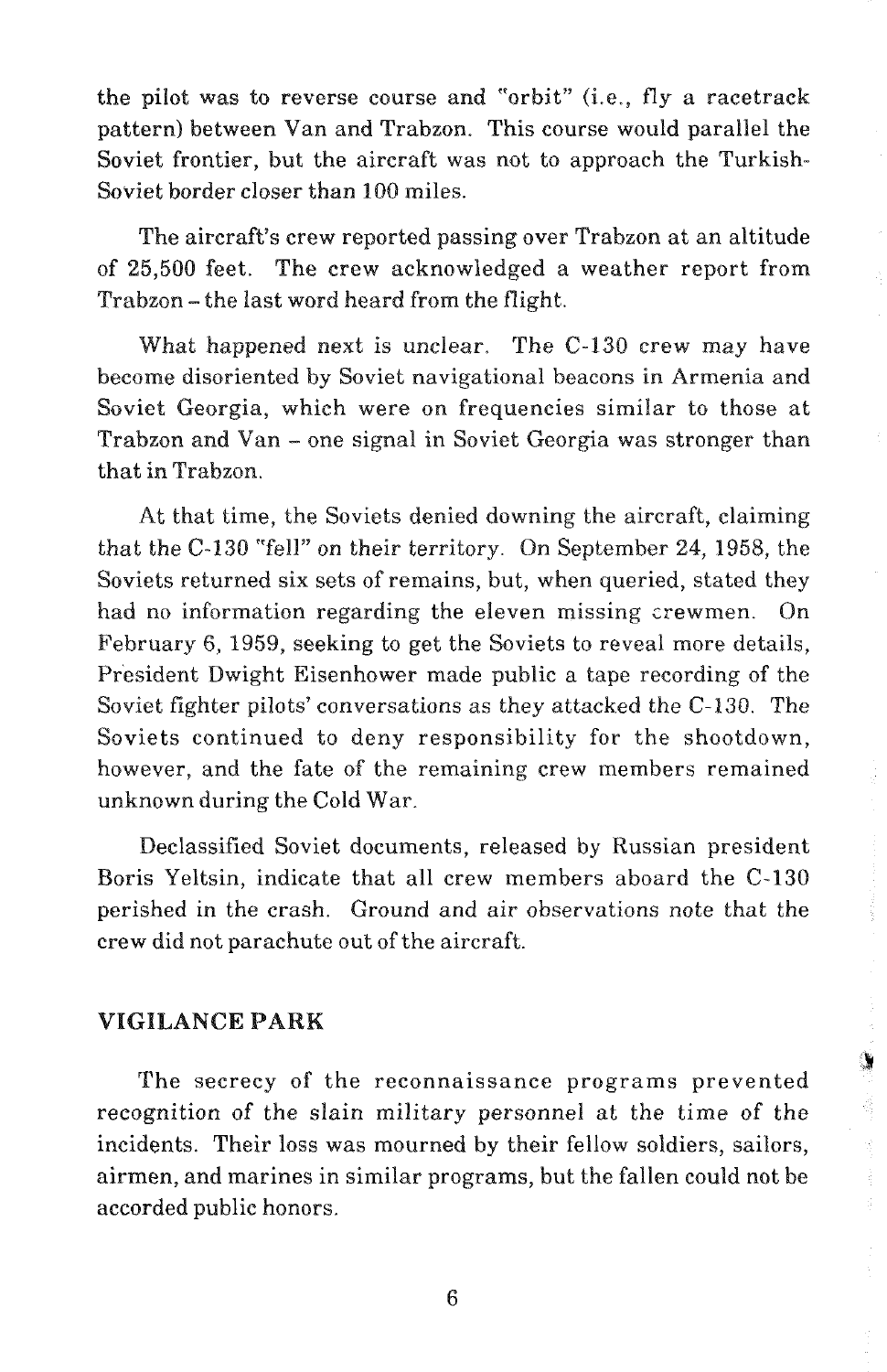

C-130

The end of the Cold War has allowed the United States to lift some of its security restrictions concerning the reconnaissance programs, permitting us at last to accord due recognition of the achievements and sacrifices of these intrepid military personnel. To this end, the United States has established National Vigilance Park on Fort Meade, Maryland.

The centerpiece of Vigilance Park is a C-130 aircraft. refurbished to resemble the C-130A which was downed over Soviet Armenia in September 1958. The Vigilance Park C-130 was reclaimed from storage at Davis-Monthan Air Force Base in Arizona, refurbished by Raytheon/E-Systems in Greenville, Texas, and flown to Fort Meade. It has been located adjacent to the National Cryptologic Museum, where displays and other presentations help educate the public about the significance of signals intelligence and information systems security.

The National Vigilance Park's Aerial Reconnaissance Memorial was dedicated to our lost servicemen in a ceremony on September 2,1997, in the presence of family members of those lost in the September 1958 incident.

7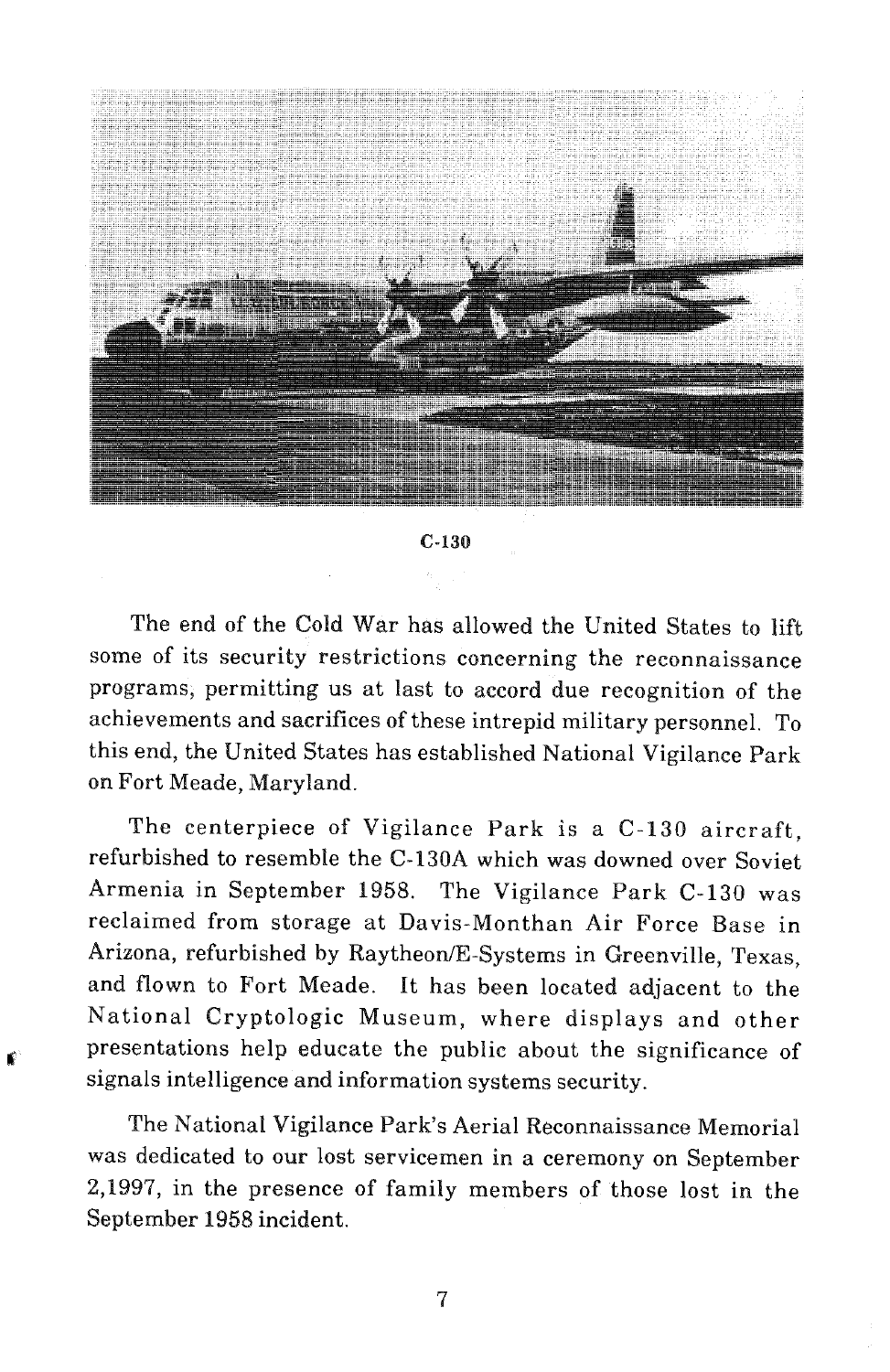Surrounding the Aerial Reconnaissance Memorial are planted eighteen trees, each symbolizing a type of reconnaissance aircraft lost during the Cold War (twelve Air Force airframes, four Navy airframes, and two Army airframes). These trees help us to remember that all services participated in this program and that they all suffered losses.

\* \* \* \* \*

The efforts and sacrifices of these intrepid soldiers, sailors, airmen, and marines were not in vain. They were part of a program that was vital to the security of the United States during times of peril, crisis, and war. They helped keep the peace, and when the nation was involved in war, helped save American lives. We will not forget them.